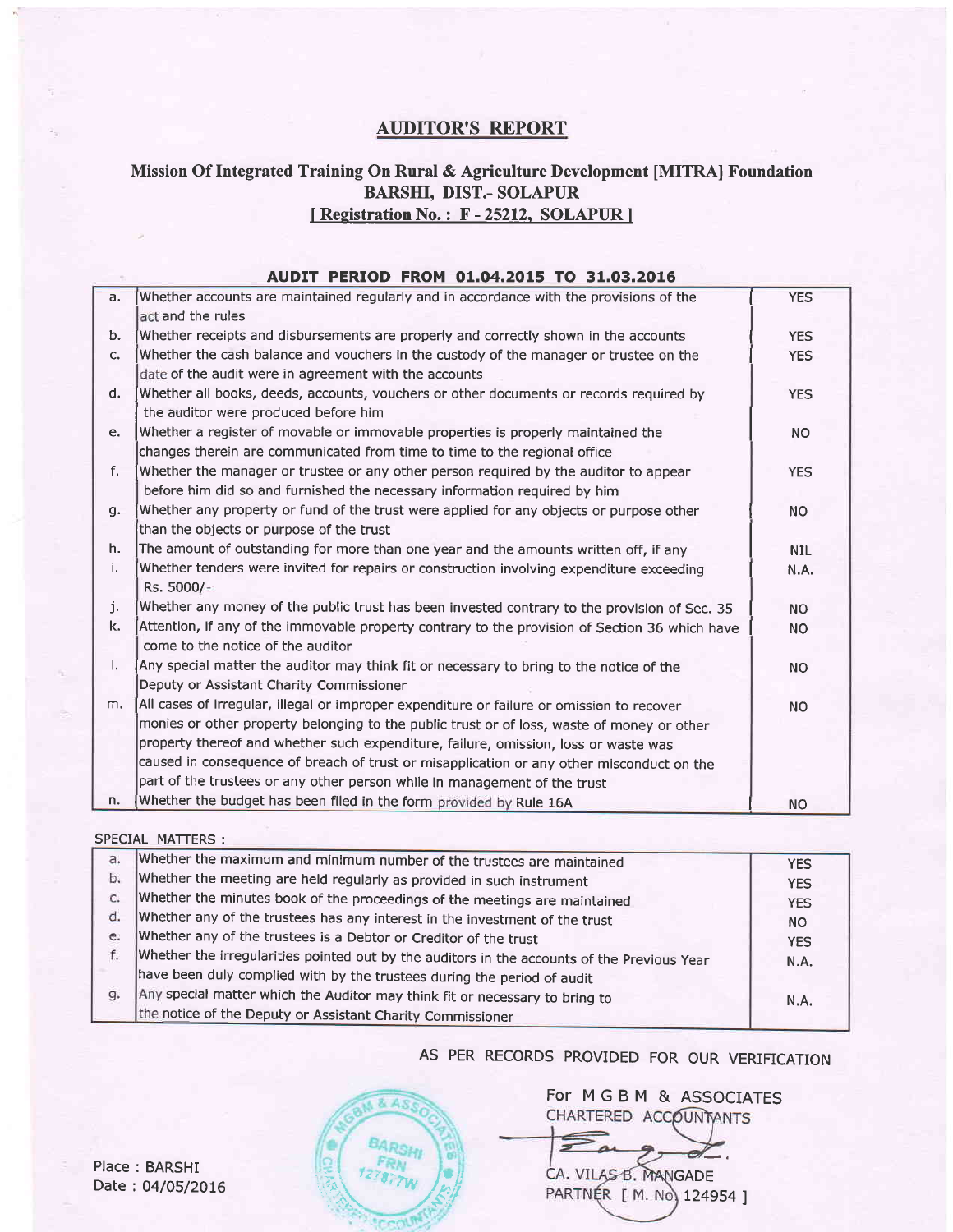## THE BOMBAY PUBLIC TRUST ACT, 1950 SCHEDULE IX-C [ Vide Rule 17(1) ] Statement Of Income Liable To Contribution For The Period Endine At 31.03.2016

## Mission Of Integrated Training On Rural & Agriculture Development [MITRA] Foundation BARSHI, DIST.- SOLAPIIR I Registration No.: F - 25212, SOLAPUR 1

#### AUDIT PERTOD FROM 01.04.2015 TO 31.03.2016

| lSr.      | <b>PARTICULARS</b>                                                                                                                                                                                                                                                                                                                                                                                                                                                                                                                                                                                                                                                                                                                                                                                                                                                                                                                                                                                                                                                                                                                                                                                                                                                                                                                                                                                                    | Amt. .     |
|-----------|-----------------------------------------------------------------------------------------------------------------------------------------------------------------------------------------------------------------------------------------------------------------------------------------------------------------------------------------------------------------------------------------------------------------------------------------------------------------------------------------------------------------------------------------------------------------------------------------------------------------------------------------------------------------------------------------------------------------------------------------------------------------------------------------------------------------------------------------------------------------------------------------------------------------------------------------------------------------------------------------------------------------------------------------------------------------------------------------------------------------------------------------------------------------------------------------------------------------------------------------------------------------------------------------------------------------------------------------------------------------------------------------------------------------------|------------|
| I.<br>II. | Income as shown in the Income and Expenditure A/C (Schedule IX)<br>Items not chargeable to contribution under Section 58 & Rule 32<br>a. Donation received from other Public Trustrs & Dharmadas<br>b. Grants received from Government & Local Authorities<br>c. Interest on Sinking & Depreciation Fund<br>d. Amount spent for purpose of secular education<br>e. Amount spent for the purpose of veterinary Treatment of animals<br>f. Amount spent for the purpose of medical relief<br>g. Expenditure incurred from donations for relief of distress caused<br>by scarcity, drought flood, fire or other natural calamity<br>h. Deductions out of income from lands used for agricultural purposes<br>1. Land Revenue and Local Fund Cess<br>2. Rent payable to superior landlord<br>3. Cost of Production, in lands are cultivated by trust.<br>i. Deductions out of income from land used for non-agricultural purposes<br>1. Assessment, Cesses and other Government or<br>Municipal taxes<br>2. Ground Rent payable to the superior landlord<br>3. Repairs at 10% of gross rent of Building<br>4. Cost of collection at 4% of gross rent of buildings let out<br>j. Cost of collection of income or receipts from securities, Stocks etc.<br>at 1% of such income<br>k. Deductions on account of repairs in respect of building not rented<br>& yielding no income, at 10% of the estimated gross annual rent | 401,922.00 |
|           | <b>Gross Annual Income Chargeable To Contribution</b><br>(Rs.)                                                                                                                                                                                                                                                                                                                                                                                                                                                                                                                                                                                                                                                                                                                                                                                                                                                                                                                                                                                                                                                                                                                                                                                                                                                                                                                                                        | 401,922.00 |

"Certified that while claiming deduction admissible under the above schedule, we have not claimed any amount twice, either wholly or partly, against any of the items mentioned in the Schedule which have the effect of double deduction."

**8 AS** 

**BARSH** 

As Per Records Provided For Our Verification

For MGBM & ASSOCIATESCHARTERED ACCOUNTANTS

 $\mathscr{A}_{-}$ CA. VILAS B. MANGADE PARTNER

Place : BARSHI Date : 04/05/2016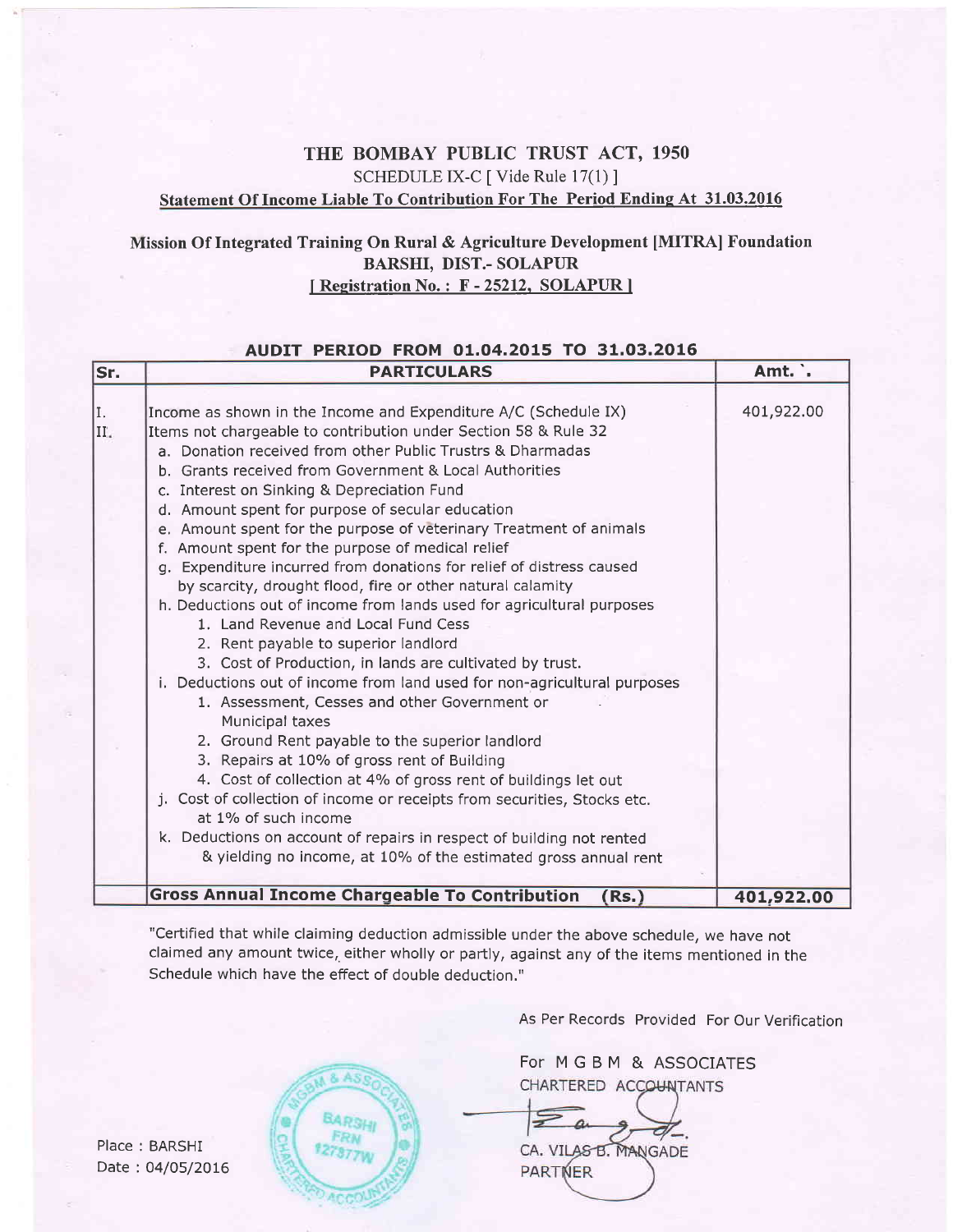# Mission Of Integrated Training On Rural & Agriculture Development [MITRA] Foundation BARSHI, DIST.- SOLAPUR I Registration No.: F-25212, SOLAPUR ]

# INCOME & EXPENDITURE ACCOUNT ( For The Year Ended At 31-03-2016 )

|                                     | Dr.<br>Cr.<br>$\bullet$ |                              |            |  |  |
|-------------------------------------|-------------------------|------------------------------|------------|--|--|
| <b>EXPENDITURE</b>                  |                         | <b>INCOME</b>                |            |  |  |
| To Expenditures on Objects          |                         | By Members' Subscriptions    |            |  |  |
| of Trust :-                         |                         |                              | 7,007.00   |  |  |
| <b>International Poverty Day</b>    |                         | <b>By Donations Received</b> | 316,838.00 |  |  |
| <b>SHG Formation &amp; Guidance</b> |                         | 3,750.00 By Interest         | 78,077.00  |  |  |
|                                     | 3,500.00                |                              |            |  |  |
| World Enviornment Day               | 1,275.00                |                              |            |  |  |
| Women's Day Celebration             | 1,352.00                |                              |            |  |  |
| Savitribai Phule Jayanti            | 882,00                  |                              |            |  |  |
| Leadership Devp. Traning            | 3,542.00                |                              |            |  |  |
| To Allied Expenses for Objects      |                         |                              |            |  |  |
| of Trust :-                         |                         |                              |            |  |  |
| <b>Stationery Exps</b>              | 3,780.00                |                              |            |  |  |
| Zerox Exps                          | 42.00                   |                              |            |  |  |
| Honarium                            | 180,000.00              |                              |            |  |  |
| <b>Travelling Exps</b>              | 3,500.00                |                              |            |  |  |
| <b>Electricity Bill</b>             | 9,260.00                |                              |            |  |  |
| <b>Interest</b>                     | 57,273.00               |                              |            |  |  |
| <b>Bank Charges</b>                 | 396.00                  |                              |            |  |  |
| <b>Office Rent</b>                  | 42,000.00               |                              |            |  |  |
| <b>Meeting Exps</b>                 | 2,766.00                |                              |            |  |  |
| <b>Cleaning Exps</b>                | 3,600.00                |                              |            |  |  |
| To Surplus for the year             | 85,004.00               |                              |            |  |  |
|                                     |                         |                              |            |  |  |
| <b>Total</b>                        | 401,922.00              | <b>Total</b>                 | 401,922.00 |  |  |